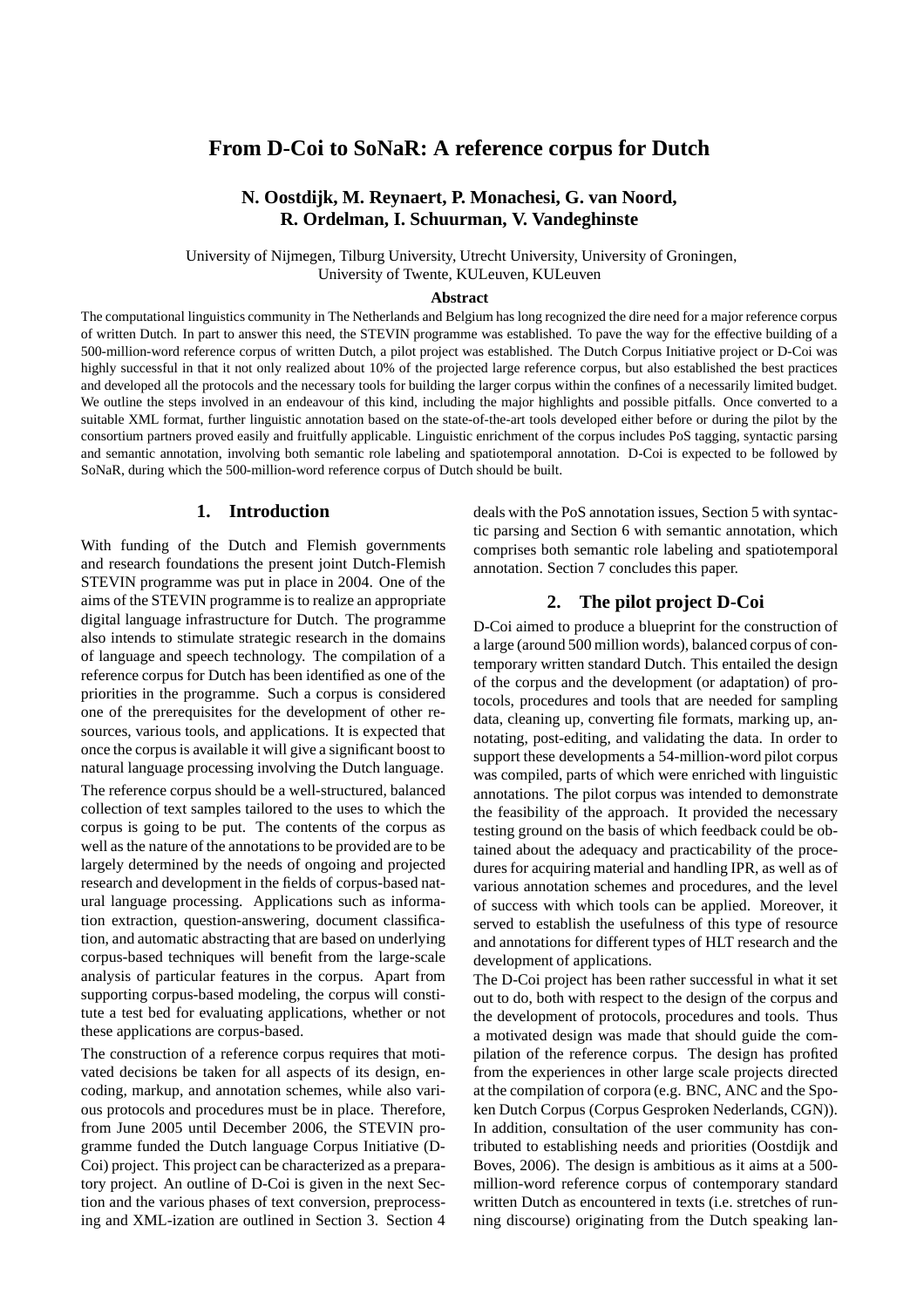guage area in Flanders and the Netherlands as well as Dutch translations published in and targeted at this area. Texts will be included from more conventional genres and text types as well as from new media. Table 1 lists the design of the reference corpus: SoNaR. The corpus will include native speaker language and the language of (professional) translators. It is intended that approximately two-thirds of the texts originate from the Netherlands and one-third from Flanders. Only texts will be included that have appeared from the year 1954 onwards.

| text types                                    | SoNaR             | D-Coi      |  |  |
|-----------------------------------------------|-------------------|------------|--|--|
| Written to be read, published, electronic     |                   |            |  |  |
| <b>Discussion</b> lists                       | $2.5$ MW          |            |  |  |
| E-books                                       | 5 MW              |            |  |  |
| E-magazines                                   | 25 MW             | 2,289,286  |  |  |
| E-mail (spam)                                 | 2.5 MW            |            |  |  |
| <b>Newsletters</b>                            | 2.5 MW            | 1,917      |  |  |
| Press releases                                | 10 MW             | 332,795    |  |  |
| Subtitles                                     | 10 MW             |            |  |  |
| Teletext pages                                | 50 MW             | 489,128    |  |  |
| Websites                                      | 50 MW             | 1,021,922  |  |  |
| Wikipedia                                     | 20 MW             | 23,178,848 |  |  |
| Written to be read, published, printed        |                   |            |  |  |
| Abstracts, summaries                          | 10 MW             |            |  |  |
| <b>Books</b>                                  | 75 MW             | 663,687    |  |  |
| <b>Brochures</b>                              | 5 MW              | 1,232,819  |  |  |
| Newsletters                                   | 2.5 MW            | 33,529     |  |  |
| Guides, manuals                               | 5 MW              | 236,099    |  |  |
| Legal texts                                   | 2.5 MW            | 10,761,969 |  |  |
| Newspapers                                    | 50 MW             | 2,826,465  |  |  |
| Periodicals, magazines                        | 10 MW             | 117,246    |  |  |
| Policy documents                              | 5 MW              | 9,078,771  |  |  |
| Proceedings                                   | 10 MW             | 349,102    |  |  |
| Reports                                       | 5 MW              | 93,043     |  |  |
| Surveys                                       | 2.5 MW            |            |  |  |
| <b>Theses</b>                                 | 2.5 MW            |            |  |  |
| Written to be read, unpublished, electronic   |                   |            |  |  |
| Chats                                         | 25 MW             |            |  |  |
| E-mail (non-spam)                             | 50 MW             |            |  |  |
| Minutes                                       | 10 MW             |            |  |  |
| <b>SMS</b>                                    | 5 MW              |            |  |  |
| Written assignments                           | 10 MW             |            |  |  |
| Written to be read, unpublished, printed      |                   |            |  |  |
| <b>Theses</b>                                 | 10 MW             |            |  |  |
| Written to be read, unpublished, typed        |                   |            |  |  |
| <b>Minutes</b>                                | $10\,\mathrm{MW}$ |            |  |  |
| Written assignments                           | 10 MW             |            |  |  |
| Written to be spoken, unpublished, electronic |                   |            |  |  |
| Autocues                                      | $2.5$ MW          | 928,706    |  |  |
| Written to be spoken, unpublished, typed      |                   |            |  |  |
| News scripts                                  | $2.5$ MW          |            |  |  |
| Texts for the visually impaired               | 2.5 MW            | 676,062    |  |  |

Table 1: Corpus design (MW = million words).

The D-Coi project has proven to be very useful, particularly in gaining experience with acquiring and (pre-)processing language data from a wide range of data sources with different formats. As it turned out, both aspects had been

severely underestimated. In the compilation of the D-Coi pilot corpus IPR issues have tended to frustrate the acquisition process so that in order to make sure that sufficient material would be available for testing and evaluation purposes we had to resort to a more opportunistic approach of acquiring data which involved focusing on data that were already in the public domain (e.g. under GPL) or considered low-risk, such as texts found on public websites maintained by the government and public services. Some genres and text types, however, remain underrepresented in the pilot corpus or do not occur in it at all, as can be seen in Table 1, Column 3. Apart from the problems relating to IPR, the conversion of various file formats to the basic XML format that had been defined as target presented some serious problems. Especially the conversion of PDF required manual intervention.

Experiences with the definition of output file formats, the development and adaptation of protocols, procedures and tools can, without exception, be described as positive. Wherever possible we have re-used and built upon previous results from the CGN project. This includes the CGN file format and the annotation scheme for PoS tagging and lemmatization, while also the COREX exploitation software has been adapted so as to accommodate written language data. By re-using and building upon results previously obtained in the CGN project, the D-Coi project has contributed to the development and consolidation of de facto standards for Dutch language corpora and annotations. These standards have been and are being adopted in other initiatives aiming to develop Dutch language resources, such as the JASMIN and the Dutch Parallel Corpus projects.

In summary, the D-Coi project can be judged to have fulfilled its role as preparatory project to the full. It has given us the opportunity to come up with a design for a reference corpus in close consultation with the user community. The compilation of the pilot corpus has given us hands-on experience with the work ahead of us, some facets of which we had underestimated before. With the insights gained we now hold a better view of what realistically can be done and what not.

In February 2007, a consortium of D-Coi project partners made a bid for the Call for Tender directed at the actual compilation of the reference corpus. The proposal was evaluated by an international assessment panel and put up for funding. Recently the consortium received an initial grant to start work on the SoNaR (Stevin Nederlandstalig Referentiecorpus, i.e. Stevin Dutch Reference Corpus) project as from January 2008. Already in 2006, STEVIN funded a follow-up to D-Coi, called LASSY. LASSY focuses on the syntactic annotation of the STEVIN reference corpus (including lemmatization, PoS tagging and dependency structure annotation).

In what follows, we describe the actual steps taken in preprocessing, converting to XML and linguistically annotating the corpus.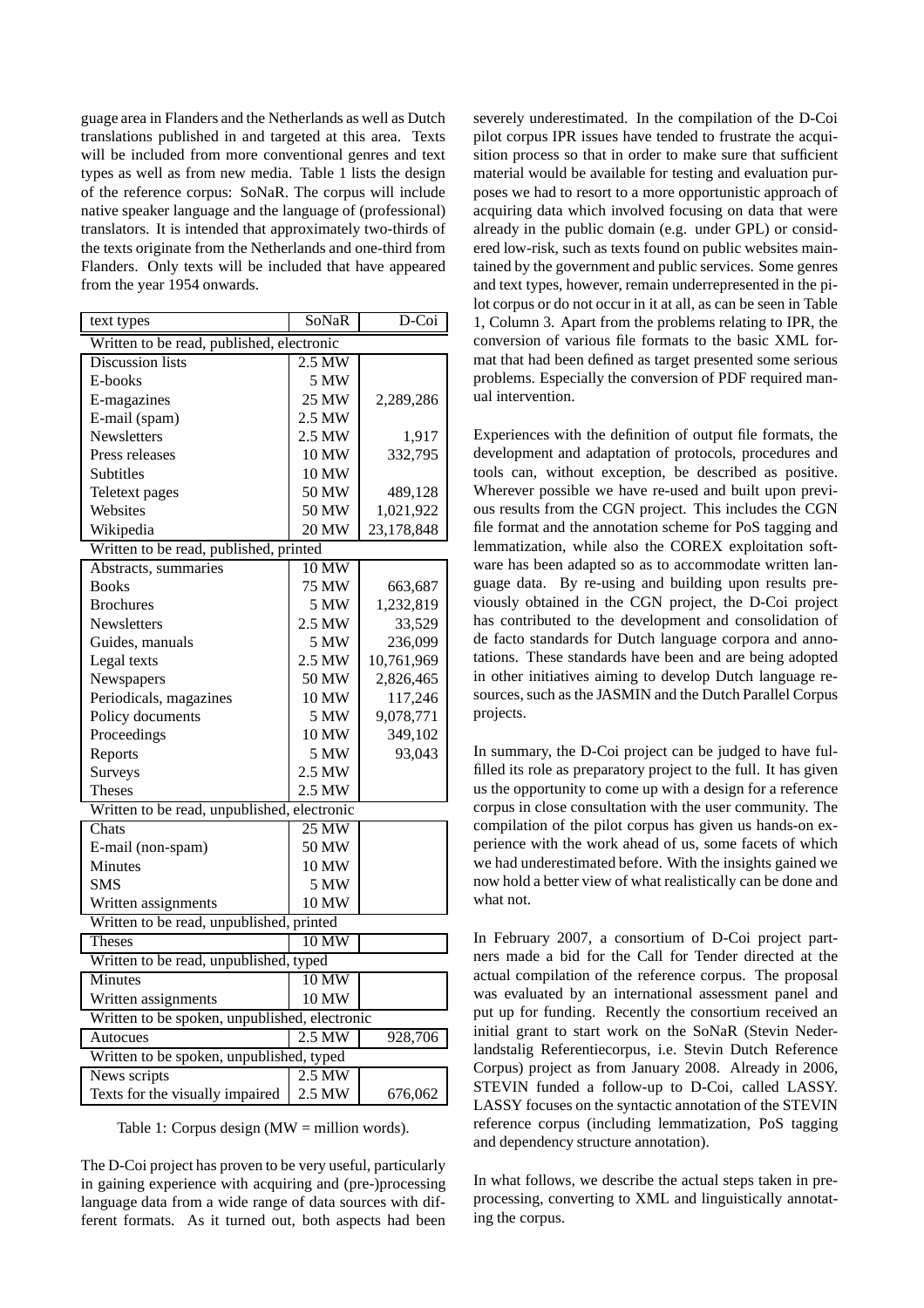## **3. Text Conversion, Tokenization and Normalization**

### **3.1. Data Storage and Text Conversion**

The goal of the work in this stage was to make the incoming data stream suitable for further upstream processing. The text data files that were collected from a variety of sources were gathered centrally and stored along with available metadata (such as content provider, date downloaded, original filename). The often rather exotic original filenames were renamed to unique identifiers that were selected according to the data characteristics. For example, the document group 'Wikipedia' received identifiers in the form *WR-P-E-I-nnnnnnnnnn*, where *WR* stands for 'Written to be Read', *P* for 'Published', *E* for 'Electronic' and *I* identifies the particular text subtype 'Wikipedia'.

A second step involved the conversion from the different file formats encountered such as PDF, MS-Word, HTML and XML to a uniform D-Coi XML format. This uniform format should allow us to store metadata and the text itself along with linguistic annotations from later processing stages. Moreover, it provides the means to perform XML validation after each processing stage: first after the conversion from original file format to the D-Coi format, and then again whenever new annotations are added. Especially the validation after the first conversion appeared to be a crucial one in order to prevent that the processing chain was jammed due to incorrect conversions.

Putting much effort in the development of conversion tools was regarded outside the scope of the project. However, the conversion from original format to D-Coi XML appeared to be rather problematic in a substantial number of cases. Given the data quantities aimed at in the project, an approach that uses a (semi-)manual format conversion procedure was not regarded a realistic option. Therefore the approach was to use existing conversion tools and repair conversion damage wherever possible. For a large proportion of the data this procedure worked quite well. Sometimes only minor adaptations to the post-processing tools were required in order to fix a validation problem for many files. Some parts of the collected data however had to be temporarily marked as unsuitable for further processing as it would take too much time to adapt the post-processing tools.

Especially the conversion of the PDF formatted files appeared to be difficult. Publicly available tools such as pdf2html that allow for the conversion from PDF to some other format often have problems with line-breaks and headers and footers, producing output that is very hard to repair. On the other hand, as moving away from abundantly available content in PDF format would seriously limit the project in finding a balance over text data types, the D-Coi approach was to do PDF conversion semiautomatically for a small part of the collection. A varying amount of effort was required to convert other formats successfully to the D-Coi file format.

Progress of the work in all stages could be monitored by all project partners via a simple PHP web-interface<sup>1</sup> on a MYSQL database containing the relevant information for

each file such as the raw word counts, validation status for each level, and total word counts (grand total, counts per document group, validated, etc). The database was synchronised with the information in the D-Coi file system so that project partners could immediately fetch data that became available for their processing stage. The database and web-interface currently serve as intermediate documentation of the work done.

#### **3.2. Text Tokenization and Sentence Splitting**

A major aim of the first conversion step to XML is to have titles and paragraphs identified as such. This is because most tokenizers, our own included, may fail to properly recognize titles and because the sentence splitting process expects a paragraph to consist of at least one full sentence. Failure in the first conversion step to recognize that a paragraph in TXT format is split up into *n* lines by newline characters, results in *n* XML paragraphs being defined. This is unrecoverable to the tokenizer. This fact can mostly be detected by the ratio of sentences identified after tokenization in comparison to the number of paragraphs in the nontokenized version. In such cases both unsuccessful versions were discarded and new ones produced semi-automatically by means of minimal, manual pre-annotation of the raw TXT version of the documents.

The rule-based tokenizer used within D-Coi was developed at the Induction of Linguistic Knowledge research team at Tilburg University prior to D-Coi. It was slightly adapted to the needs of D-Coi on the basis of evaluations conducted by means of TOKEVAL, a tokenizer evaluator developed during the project in order to evaluate the available sentence splitters and tokenizers. These and other tools developed during D-Coi are available from http://ilk.uvt.nl, as are our technical reports. A very good alternative to the ILK tokenizer (ILKTOK), is the tokenizer that is available in the Alpino Parser distribution.

As neither of the sentence-splitters/tokenizers available to us handle XML, we developed a wrapper program (WRAPDCOITOK) that deals with the incoming XML stream, sends the actual text to the sentence splitter/tokenizer, receives the outcoming sentences and tokens and wraps them in the appropriate XML. This scheme further allows for collecting sentence and word type statistics and for word type normalization during the tokenization step.

#### **3.3. Text Normalization and Correction**

During D-Coi we developed CICCL, which is a set of programs for identifying various types of primarily typographical errors in a large corpus. CICCL stands for 'Corpus-Induced Corpus Clean-up' and has in part been described in (Reynaert, 2006). Assumptions underlying this work are: 1) that no resources other than corpus-derived n-gram lists are available, 2) that the task can be performed on the basis of these resources only, to a satisfactory degree, 3) that in order to show that this is so, one needs to measure not only the system's accuracy in retrieving non-word variations for any given valid word in the language, but also its capabilities of distinguishing between what is most likely a valid word and what is not. CICCL is capable of the above to

<sup>1</sup>http://hmi.ewi.utwente.nl/searchd-coi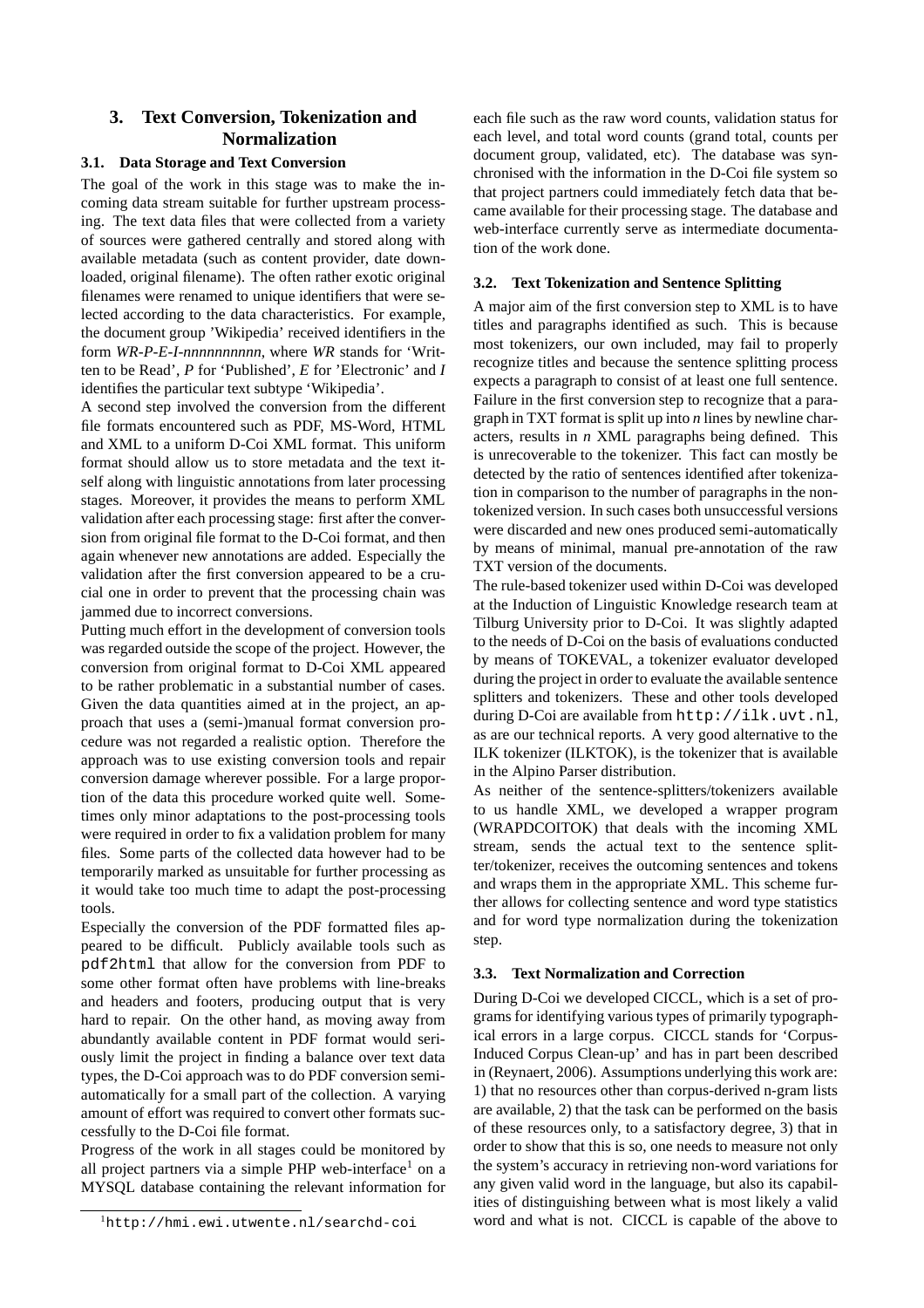the extent that for Dutch for every two words retained by the program, one is in actual fact a typographical variant or in short: a typo. The other is nevertheless a false positive: a correct word retrieved as a suspected typo. The conclusion was therefore that it is not yet possible to fully automatically 'clean' a corpus on the basis of nothing but corpus-derived information.

Where diacritics are missing and the word form without diacritics is not a valid word in its own right, fully automatic replacement is mostly possible and has been effected. This was performed for the words requiring diacritics which are listed in (Woordenlijst Nederlandse Taal, 1995), i.e. the official 'Word list of the Dutch Language'. Also we have a list of about 16,500 known typos for Dutch and most of the selections have been screened for these.

In SoNaR, text correction will be performed more thoroughly, i.e. all divergent spelling variants will be automatically lined up with their canonical form by means of TICCL (Text-Induced Corpus Clean-up), which was introduced in (Reynaert, 2008).

#### **4. PoS tagging and Lemmatization**

The entire D-Coi pilot corpus was PoS tagged by means of Tadpole, which is available under GPL (online demo: http://ilk.uvt.nl/cgntagger, software: http://ilk.uvt.nl/tadpole). PoS tagging with Tadpole reaches an accuracy of 96.5% correct tags (98.6% correct on main tag) on unseen text. Tadpole is described in more detail in (van den Bosch et al., 2007).

A more detailed account of how PoS tagging and lemmatization was actually applied in the D-Coi corpus is given in (van den Bosch et al., 2006). Part of the D-Coi corpus (500,000 words) underwent manual correction of the PoS tags.

#### **4.1. Manual Correction of PoS tags: Focusing on suspect tags**

The quality of the tagger–lemmatizer makes it hard to find the few mistakes left, when looking through the tags one by one. We are therefore deploying tools that focus on suspect tags only, identified by a low confidence value.

The output of the tagger consists of PoS tagged files, containing all possible tags for each token, together with the probability of that tag. We developed a tool for the manual correction of these automatically generated PoS tagged files. This tool takes a PoS tagged file as input, together with a threshold value. It presents the human annotator only with those cases where more than one possible tag has an above-threshold probability. All other cases where more than one tag is generated by the tagger, or those cases where only one tag is generated, are not presented to the annotator, resulting in a markedly lower workload.

We performed a small experiment to determine at which value we best set the threshold: a threshold value of 0.06 results in a reduction of the number of decisions to be made by the human annotator with 28%, while skipping a mere 1% of errors which are not presented to the annotator.

This shows that, with the benefit of a tagger well-trained on a large volume of manually checked training material,

| corpus | sents | length | $F-sc\%$ |
|--------|-------|--------|----------|
| D-Coi  | 12390 | ۱6     | 86.72    |

Table 2: Accuracy of Alpino on the manually corrected syntactically annotated sub-part of D-Coi. The table lists the number of sentences, mean sentence length (in tokens), and F-score in terms of named dependencies.

we can manually check much larger amounts of data in the same time, missing hardly any errors.

While following this procedure, we regularly check all manually corrected material against a blacklist of typical errors made by the tagger, particularly on multi-word named entities and high-frequency ambiguous function words such as *dat* (*that*, having the same ambiguity as in English) which the tagger sometimes tags incorrectly but with high confidence.

### **5. Syntactic Annotation**

In D-Coi, part of the corpus has been annotated syntactically. In a follow-up STEVIN-project called LASSY, the syntactically annotated subset of the D-Coi pilot corpus will be extended, so that it contains about 1 million words. These syntactic annotations are manually corrected. The remaining part of the D-Coi corpus will also be assigned syntactic annotations. This, however, will be done fully automatically and the output will not be manually verified. A more detailed description of syntactic annotation in D-Coi and LASSY is given by (van Noord et al., 2006).

The syntactic annotation is based on the annotation guidelines that were developed earlier for the construction of the CGN. The original annotation scheme deployed in D-Coi was not exactly the same as the one used in CGN (Hoekstra et al., 2004; Schuurman et al., 2003). Differences include, for instance, the annotation of subjects of the embedded verb in auxiliary, modal and control structures, and the annotation of the direct object of the embedded verb in passive constructions. In CGN, these are not expressed. In D-Coi we encode these subject relations explicitly.

During the construction of CGN, no syntactically annotated corpus of Dutch was available to train a statistical parser on, nor an adequate parser for Dutch (requirements: widecoverage, theory-neutral output, access to both functional and categorial information). Over the last years, Alpino was developed at the University of Groningen. Alpino is a computational analyzer of Dutch which provides full accurate parsing of unrestricted text, and which incorporates both knowledge-based techniques, such as a HPSG grammar and lexicon which are both organized as inheritance networks, as well as corpus-based techniques, for instance for training its disambiguation component. An overview of Alpino is given in (van Noord, 2006).

In table 2, we list the accuracy of Alpino on that part of the D-Coi pilot corpus for which manually verified syntactic annotations are now available.

In D-Coi, we also inherited from Alpino the XML format in which syntactic annotations are stored. This format directly allows for the use of full XPath and/or Xquery search queries. Therefore, we can employ standard tools for the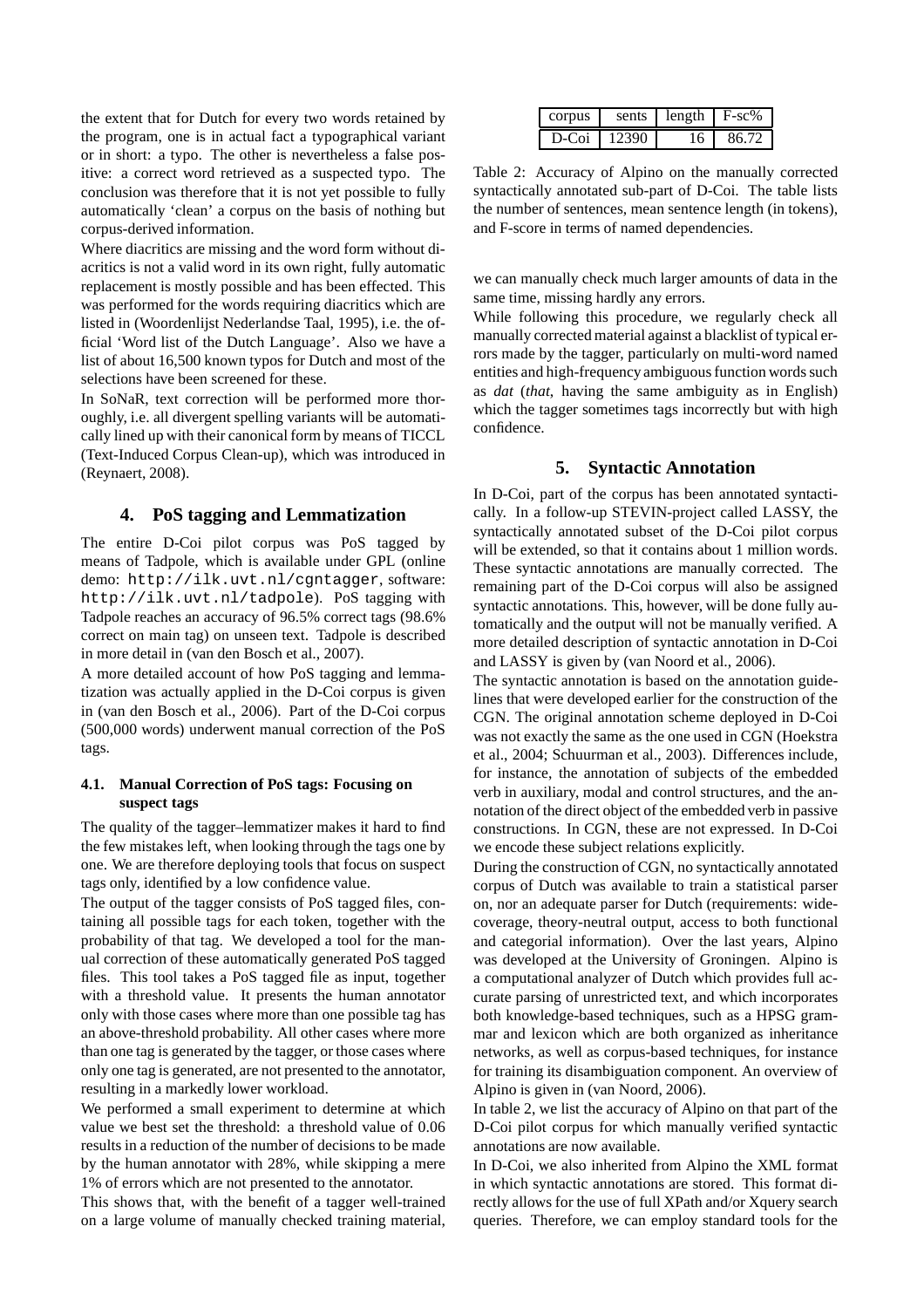exploitation of the syntactic annotations, and there is no need to dedicate resources to the development of specialized query languages. Note that the existing CGN corpus has been translated to the same XML format, so that the same tools can be used for both corpora.

For interactive annotation, Alpino provides a variety of tools. These tools include optional interactive assignment and selection of lexical categories. The annotator can pick, if desired, the correct lexical categories for some or all of the words in the input, or add additional lexical categories on the fly. Limiting the parser to the correct lexical categories implies that the parser will find a reduced number of parses (these will generally be closer to the correct parse). In addition, the speed of the parser increases considerably if lexical ambiguity decreases.

Another powerful tool is the optional and interactive assignment of syntactic brackets. The annotator can indicate, for instance, that a particular sequence of words must be analyzed as a particular syntactic category, in order to direct the parser to the correct analysis in the case of ambiguities. Both labeled and unlabeled brackets are supported (Wieling et al., 2006). For a typical case of PP ambiguity, such as:

(1) I saw the man with the telescope

the annotator might edit the input sentence as follows:

(2) I saw [ @np the man with the telescope ]

The annotations rule out the analysis in which the prepositional phrase is attached to the VP. Using this technique, the right parse can often be constructed with very little manual intervention.

Alpino can be used to obtain the best N or all parses. A parse selection tool is available to select the correct parse or the best parse from a potentially large set of parses without the need to consider each of these parses individually (similar to the SRI Treebanker (Carter, 1997)). In this parse selection tool, the annotator makes a number of binary decisions about particular properties of the desired parse. Based on each decision, the tool computes the remaining set of candidate parses, and reduces the number of binary decisions.

The annotator has access to the TrEd editor<sup>2</sup> for intuitive editing CGN-type dependency structures. TrEd is a fully customizable and programmable graphical editor and viewer for tree-like structures. TrEd has been extended with new functionality specifically for D-Coi syntactic annotation.

#### **6. Semantic annotation**

So far, the creation of semantically annotated corpora has lagged behind dramatically. As a result, the need for such resources has become urgent. Several initiatives have been launched at the international level in the last years, however, they have focussed almost entirely on English and not much attention has been dedicated to the creation of semantically annotated Dutch corpora. Therefore the STEVINprogramme has identified semantic annotation as one of its priorities. Within the D-Coi project, protocols were developed for semantic role assignment and for temporal and spatial semantics.

#### **6.1. Semantic role annotation**

During the last few years, corpora enriched with semantic role information have received much attention, since they offer rich data both for empirical investigations in lexical semantics and large-scale lexical acquisition for NLP and Semantic Web applications. Several initiatives are emerging at the international level to develop annotation systems of argument structure. Within the D-Coi project we have exploited existing results whenever possible. In particular, we have evaluated two leading projects in this area, namely FrameNet (Johnson et al. 2002) and PropBank (Kingsbury et al. 2002) in order to assess whether the approach and the methodology they have developed for the annotation of semantic roles could be adopted for our purposes.

FrameNet reaches a level of granularity in the specification of the semantic roles which might be desirable for certain applications (i.e. Question Answering). However, it makes automatic annotation of semantic roles rather problematic and might raise problems with respect to uniformity of role labelling even if human annotators are involved. Furthermore, incompleteness constitutes a serious problem, i.e. several frames and relations among frames are missing mainly because FrameNet is still under development. Adopting the FrameNet lexicon for semantic annotation means contributing to its development with the addition of (language specific) and missing frames.

The other alternative was to employ the PropBank approach which has the advantage of providing clear role labels and thus a transparent annotation for both annotators and users. Furthermore, there are promising results with respect to automatic semantic role labeling for English thus the annotation process could be at least semi-automatic. A disadvantage of this approach is that we would have to give up the classification of frames in an ontology, as is the case in FrameNet, which could be very useful for certain applications, especially those related to the Semantic Web.

However, a third option is also available in which we can reconcile the PropBank approach to role assignment (which is essentially corpus based and syntax driven) with the more semantic driven FrameNet approach (which is based on a network of relations between frames). More generally, we would like to adopt the conceptual structure of FrameNet, but not necessarily the granularity of its role assignment approach. With respect to role assignment, we would like to adopt the annotation approach of PropBank. In order to assess the feasibility of our approach we have carried out two pilot studies. The conclusion was that while it is feasible to adopt the merging approach to annotate D-Coi in the general case, we might encounter problems with language specific phenomena. If we want to pursue this approach further, the first step is to annotate the D-Coi corpus with semantic roles according to the PropBank approach. We refer to (Monachesi and Trapman 2006b) and (Schuurman and Monachesi 2006) for further details.

<sup>2</sup>http://ufal.mff.cuni.cz/˜pajas/tred/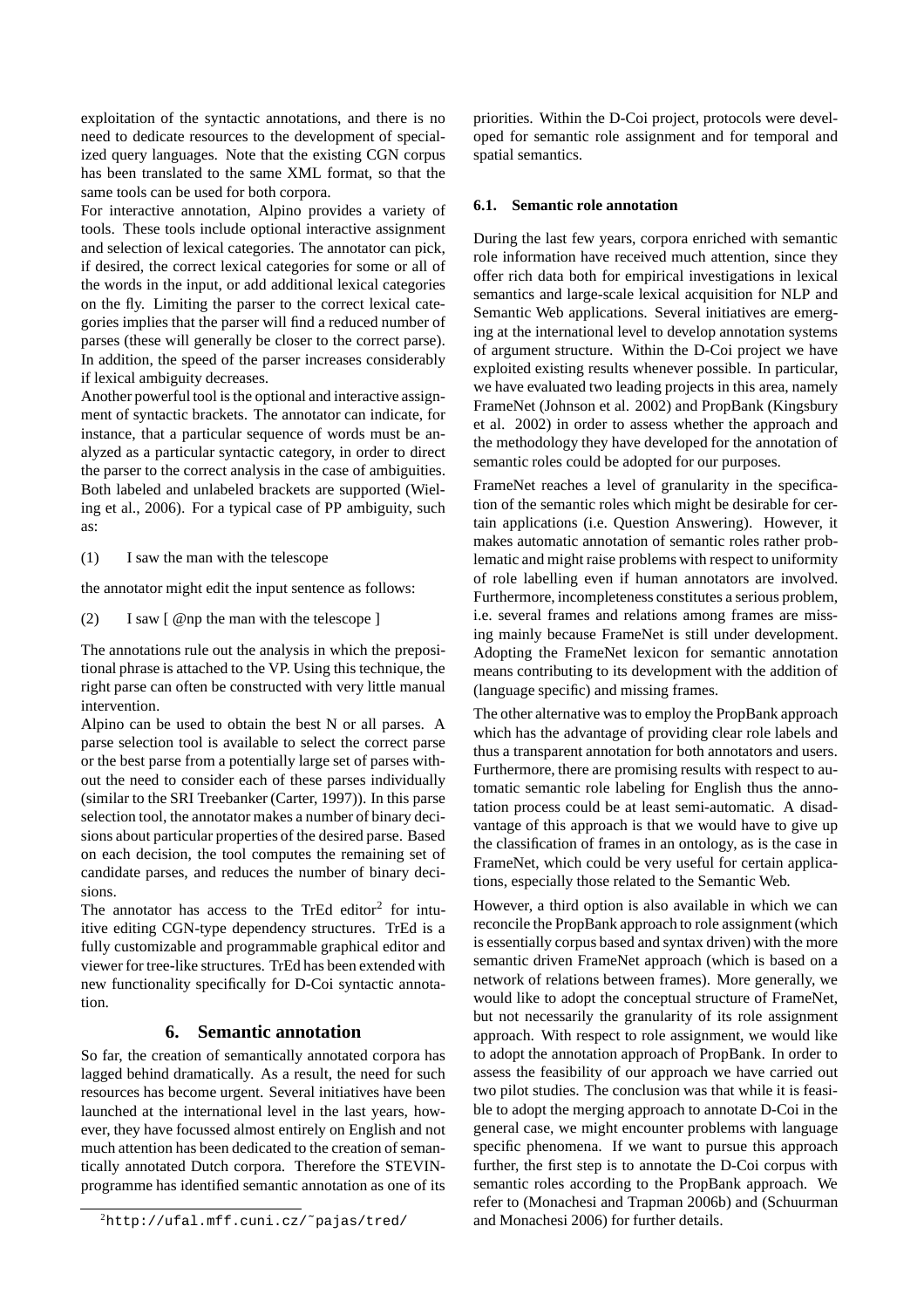#### **6.2. Revisions to the PropBank guidelines**

The PropBank guidelines were originally developed for the semantic annotation of the (English) Penn TreeBank. In order to make the guidelines suitable for use with the D-Coi corpus, they had to be adapted. Notice that both PropBank and D-Coi share the assumption that consistent argument labels should be provided across different realizations of the same verb and that modifiers of the verb should be assigned functional tags. However, they adopt a different approach with respect to the treatment of traces since PropBank creates co-reference chains for empty categories while within D-Coi empty categories are almost nonexistent and in those few cases in which they are attested, a co-indexation has been established already at the syntactic level. Furthermore, D-Coi assumes dependency structures for the syntactic representation of its sentences while Prop-Bank employs phrase structure trees. In addition, Dutch behaves differently from English with respect to certain constructions and these differences should be spelled out.

The revisions we have made have been driven by the annotation process carried out within the D-Coi project and whenever possible, examples form the corpus have been provided. Furthermore a methodology for annotating the D-Coi corpus has been sketched. During the annotation process, some problems have emerged, which we summarize below:

- 1. linguistic problems: during the annotation we have encountered some phenomena for which linguistic research does not yet provide a standard solution. We have disregarded these cases for the moment but it would be desirable to address them in the future.
- 2. interaction among levels: we have encountered examples in which the annotation provided by the syntactic parser was not correct as in the case of a PP which was labeled as modifier by the syntactic annotation but which should be labeled as argument according to the PropBank guidelines. Furthermore, we have encountered problems with respect to PP attachment, that is the syntactic representations give us correct and incorrect structures and at the semantic level we are able to disambiguate. We have therefore decided to mark the correct structures with their appropriate tags and to label the incorrect ones with a special tag so that it is possible to identify them. This might be useful also for a learning system. However, more research is necessary to assess whether this is the appropriate strategy.
- 3. inter-annotator agreement: unfortunately due to lack of resources, it was not possible to have more than one annotator label the corpus. However, we came across several cases in which it would have been good to measure inter-annotator agreement, especially with respect to the labeling of the modifiers.

#### **6.3. Automatic Semantic Role Labeling**

One advantage of employing PropBank for the annotation of semantic roles is that it is quite suitable for automatic semantic role labeling. Although there has been an increasing

interest in automatic SRL in recent years, previous research has focused mainly on English corpora. Adapting earlier research to the Dutch situation therefore represents an interesting challenge, especially because the machine learning techniques used in previous research cannot be applied to Dutch texts. This is due to the fact that there is no semantically annotated Dutch corpus available that could be used as training data. In order to solve this problem, a novel approach to rule-based tagging based on D-Coi dependency trees has been proposed (Stevens 2006). Intuitively, dependency structures are a great resource for a rule-based semantic tagger, for they directly encode the argument structure of lexical units, e.g. the relation between constituents. Our goal was to make optimal use of this information in an automatic SRL system. In order to achieve this, we first defined a basic mapping between nodes in a dependency graph and PropBank roles.

The approach is implemented in a rule-based semantic argument tagger, called XARA. (XML based Automatic Role-labeler for Alpino-trees) (Stevens 2006).<sup>3</sup> XARA is written in Java, the cornerstone of its rule-based approach is formed by XPath expressions. A rule in XARA consist of an XPath expression that addresses a node in the dependency tree, and a target label for that node, i.e. a rule is a *(path,label)* pair. For example, a rule that selects direct object nodes and labels them with ARG1 can be formulated as:

(//node[@rel='obj1'], 1)

The evaluation carried out shows that XARA achieves a precision of 65.11%, a recall of 45.83% and an F-score of 53.80%.

After a corpus has been tagged automatically by XARA, manual annotation can be performed relatively fast, since annotators only need to correct XARAs output instead of starting annotation from scratch.

The manually corrected sentences have been used as training and test data for an SRL classification system. For this learning system we have employed a Memory Based Learning (MBL) approach, implemented in the Tilburg Memory based learner (TiMBL) (Daelemans et al., 2004).

From features used in previous systems and some experimentation with TiMBL, we derived the following feature set. The first group of features describes the predicate (verb):

**(1) Predicate stem** - The verb stem, provided by Alpino.

**(2) Predicate voice** - A binary feature indicating the voice of the predicate (passive/active).

The second group of features describes the candidate argument:

- **(3) Argument c-label** The category label (phrasal tag) of the node, e.g. NP or PP.
- **(4) Argument d-label** The dependency label of the node, e.g. MOD or SU.

 $3$ The system is available at: http://www.let.uu.nl/ ˜Paola.Monachesi/personal/dcoi/index.html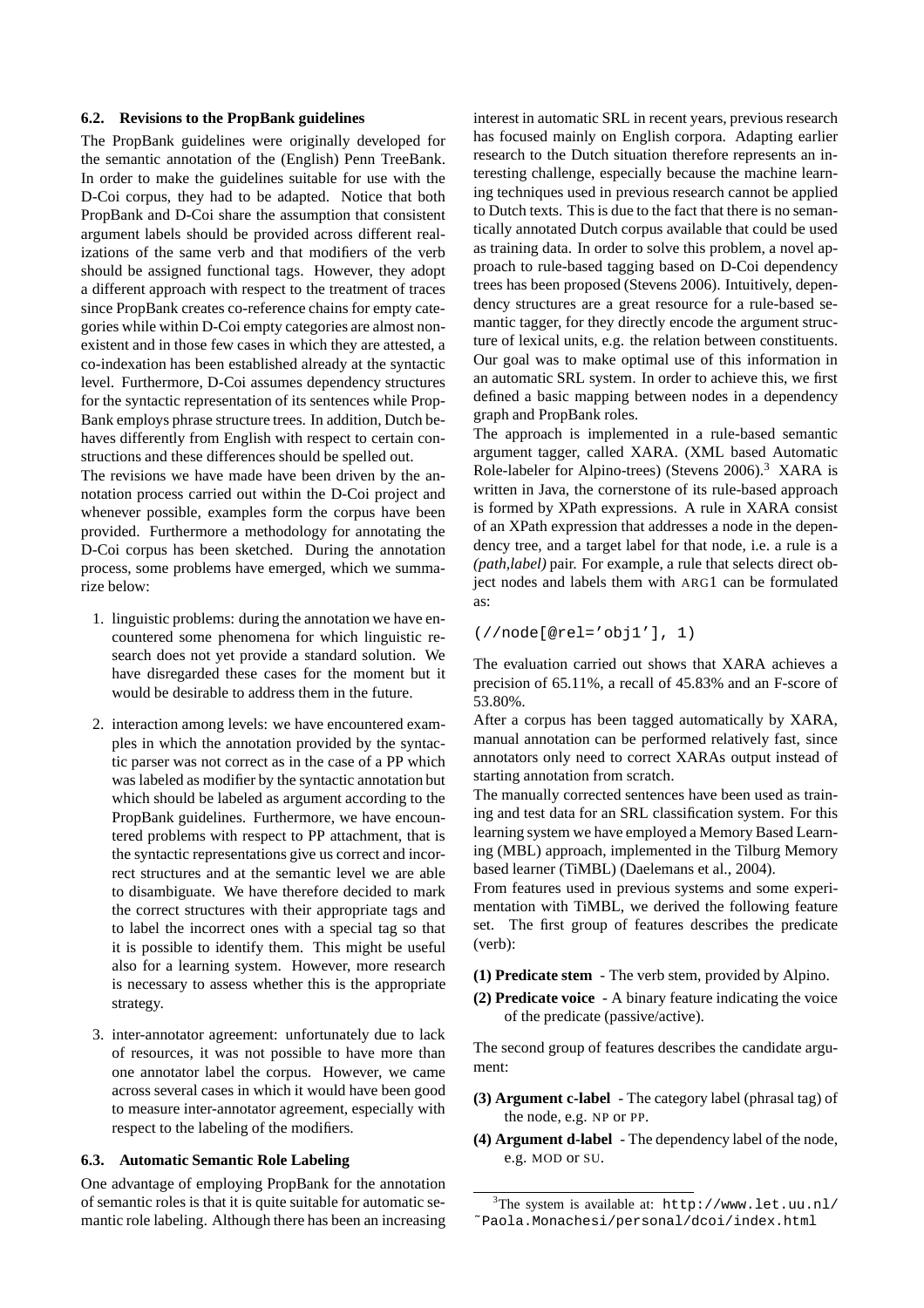- **(5) Argument PoS tag** PoS tag of the node if the node is a leaf node, null otherwise.
- **(6) Argument position** a binary feature which indicates whether the argument is positioned before or after the predicate.
- **(7) Argument head-word** The head word of the relation if the node is an internal node or the lexical item (word) if it is a leaf.
- **(8) Head-word PoS tag** The PoS tag of the head word.
- **(9) c-label pattern of argument** The left to right chain of c-labels of the argument and its siblings.
- **(10) d-label pattern** The left to right chain of d-labels of the argument and its siblings.
- **(11) c-label & d-label of argument combined** The clabel of the argument concatenated with its d-label.

In comparison to experiments in earlier work, we had relatively few training data available: our training corpus consisted of 2,395 sentences which comprise 3,066 verbs, 5,271 arguments and 3,810 modifiers.

The classifier obtained a precision of 70.27% a recall of 70.59% and an F-score of 70.43%. We refer to (Stevens 2006) and (Monachesi et al. 2007) for further details.

#### **6.4. Temporal and spatial semantics**

Within D-Coi the development of an annotation scheme for temporal and spatial annotation was started. It is called MiniSTEx (Mini SpatioTemporal Expressions)

A first characteristic of this scheme is that it handles temporal and (geo)spatial annotation in one go, using the same approach. It also handles *geotemporal* expressions, i.e. expressions associated with a combination of geospatial and temporal properties (for example in order to express that between the First and the Second World War *Libya*, nowadays an independent country, was a province of Italy.)

A second characteristic is that full advantage is taken of the fact that the origin of the texts to be handled is known as the metadata will contain the date (sometimes even the time) and place of publication, and also the title of the newspaper or the like. From the latter the background of the text can be determined, and thus the intended audience of the text can be inferred, which to a large extent determines how a spatiotemporal expression is to be interpreted, taking into account Grice's maxims which can be paraphrased as "Don't say too much and don't say too little." This means that the most obvious interpretation of a (spatiotemporal) expression often will not be clarified by the author, whereas other interpretations will. So, in a national Belgian newspaper based in Brussels the use of the notion *summer* without further specification will refer to the months of June, July and August, as Belgium is in the northern hemisphere, whereas the relevant months will be mentioned when a reference is made to summer in countries like Australia or Brazil, i.e. the southern hemisphere. The same holds for toponym resolution: when in the same newspaper no further specifications are given the toponym *Haren* will refer to the village in the Brussels Capital Region (same region), although for example the village with the same name in Germany has a larger population. But also when the much lesser known (and

smaller) village *Haren* belonging to the municipality of *Borgloon* in the province of Limburg (Flanders) is meant, this will be mentioned explicitly. However, in a Borgloon based local newspaper, the default interpretation will be that of the nearby *Haren* in Limburg.

The aim of the spatiotemporal annotation scheme is to identify spatiotemporal expressions, and to normalize and disambiguate them in order to facilitate reasoning. Ideally, all eventualities mentioned in a text should be located on a time-axis and the geospatial information contained in these eventualities should be detectable on a map.

The MiniSTEx spatiotemporal annotation scheme reflects the state of the art in geospatial and temporal annotation. With respect to the latter, TimeML (Sauri et al., 2006) and TIDES (Ferro et al., 2005) come to mind. Geospatial annotation as such is far less widespread and standardized.<sup>4</sup> However, the subtask of disambiguation is also a subject in geographic information extraction. Some approaches in this field can be found in (Ding et al., 2000; Leidner, 2006; Volz et al., 2007).

But especially as far as the Netherlands and Belgium are concerned<sup>5</sup> the scheme goes into more detail, explaining (verbatim) where something is located, for example stating that *Haren* is part of the municipality of *Borgloon* which is in the province of *Limburg* etc. etc. This way reasoning is advanced as the annotated corpus should be self-contained, i.e. the user is to be able to use it without the need of having a full spatiotemporal database at his disposal.

Such a database, however, plays a central role in the annotation process, as it contains the common spatiotemporal knowledge of the intended Flemish/Dutch audience. Other spatiotemporal knowledge is expected to be contained in the texts to be annotated, although the data obtained this way will also be used to further populate the database.

Also with respect to the temporal component, the spatiotemporal scheme developed within D-Coi is more detailed than, for example, TimeML in that it makes explicit the dates between which *Easter* may fall on, or when it was *Easter* in a specific year, taking into account the country and religion under consideration.

The syntactically analyzed sentences, i.e. trees, resulting from the syntactic annotation described in Section 5 form the input for the spatiotemporal annotation. Also the results of semantic role assignment are made use of, for example in order to determine whether a spatiotemporal expression is used in a literal way or as a metonym (which affects the annotation to be attached).

More details on MiniSTEx, the spatiotemporal annotation scheme discussed above, are to be found in (Schuurman, 2007b; Schuurman, 2007a; Schuurman, 2008).

#### **7. Final Remarks**

At the LREC-2008 conference the results and experiences obtained in the D-Coi project will be presented together

<sup>4</sup>Recently, in the context of the ACE (Automatic Contact Extraction) program, a scheme for geospatial annotation was proposed: SpatialML.

<sup>&</sup>lt;sup>5</sup>And to a lesser extent also neighbouring countries, and other countries the intended audience is expected to be familiar with.